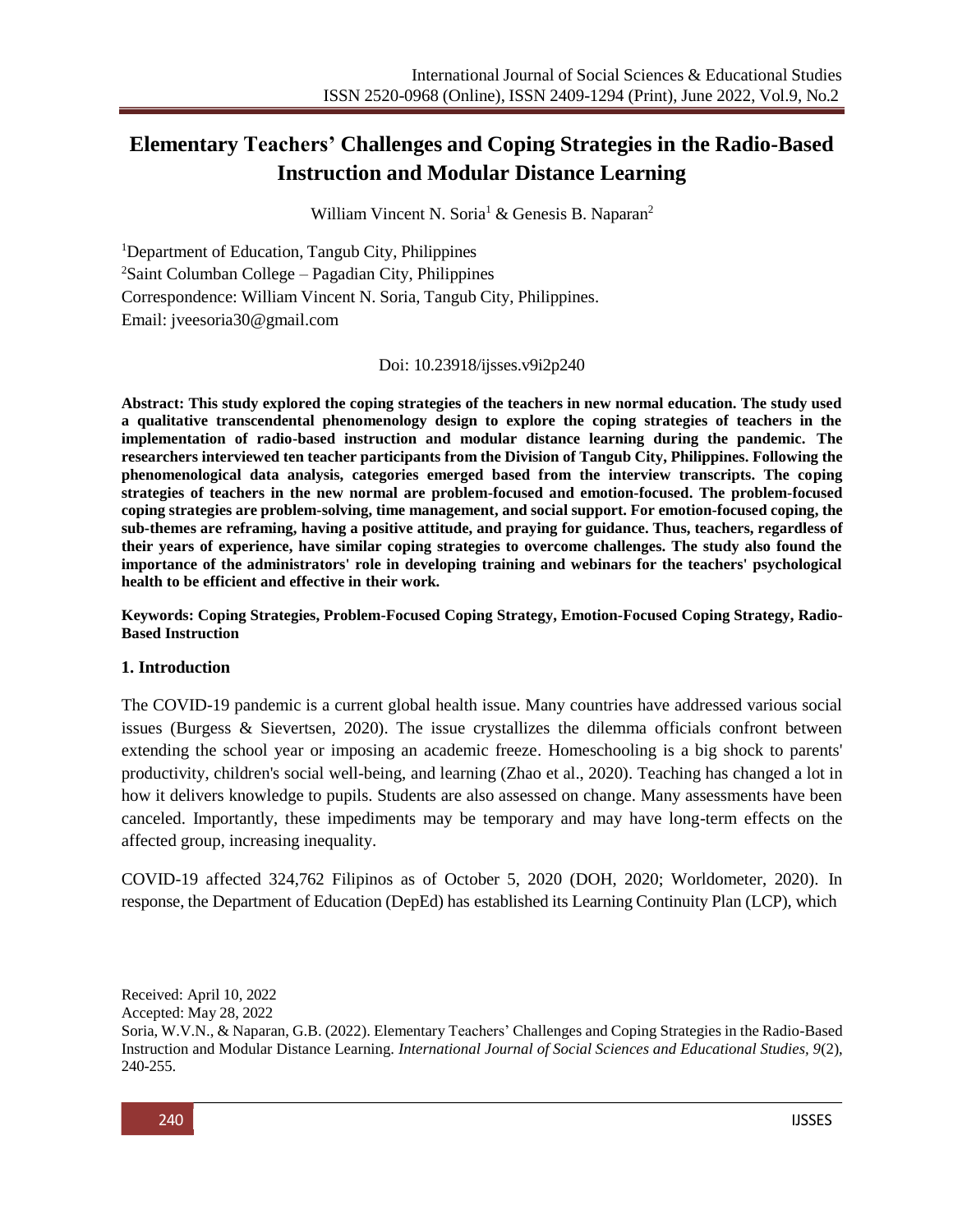began on October 5, 2020 (DepEd, 2020). The circumstance challenges every educational leader's decision-making process in the new normal. The institution can deliver quality instruction in all schools. Alternate lesson delivery by the Department is now in effect.

All learners in the Philippines can access DepEd's self-learning modules (SLMs). Additionally, integrating diverse delivery modalities, including modular, television-based, radio-based teaching, blended, and online, can help raise or improve the quality of learning and eventually aid in the Department's Learning Continuity Plan (DepEd, 2020).

Managing workplace stress is fundamental in transitioning to new roles (Schaufeli, 2015). Many job issues or demands become stressors when a person cannot handle the stress. Teachers have experienced demanding tasks due to the responsibilities of fostering education during the pandemic (Bozkurt & Sharma, 2020; Chitra, 2020; Li et al., 2022; Mari et al., 2021; Ozamiz-Etxebarria et al., 2021; Pressley et al., 2021; Santamaría et al., 2021; Sokal et al., 2020). They need to prepare for different learning modalities such as online, modular, and blended learning modalities. Teachers have to conduct education programs, support students and motivate them despite the anxiety of contacting COVID 19 virus (Petrakova et al., 2021). To supplement their teaching, they need to develop self-learning modules and learn different computer applications (Bravo et al., 2021).

In the Division of Tangub City, Misamis Occidental, teachers have been facing many challenges following the implementation of the Learning Continuity Plan during the pandemic. In the New Normal Education' of the DepartmentDepartment of education, specific changes were imposed, such asteaching mode, school calendar, delivery of learning materials, work arrangement, and health protocols. There were needed adjustments to adapt to the current situation in this pandemic. In line with the current situation that teachers have faced during the pandemic, the researchers wanted to determine how the teachers coped with these changes in fulfilling their duties to support student learning. Guided by the coping theory of Lazarus and Folkman, the researchers aimed to discover the different challenges and coping strategies of teachers in doing their vocation during the pandemic (Biggs et al., 2017). Thisstudy aimed to help elementary teachers cope with the demands of remote teaching during the pandemic.

#### **1.1 New Normal Education**

The education sector aims to continue education during the pandemic without denying the students a good education (Ancheta & Ancheta, 2020; Pacheco, 2021). Thus, the department of education formulated the Learning Continuity Plan (LCP), a series of training activities delivered using the Covid-19 pandemic to address difficulties in education delivery (Ancheta, 2020). The government is committed to safeguarding the health and safety of students, teachers, and faculty members following the Department of Health and the World Health Organization (WHO). Private and public primary schools worked hard to prepare for the new normal. This readiness included talking with stakeholders about how the new normal could start, online enrollment, the proposed date of school opening, training and learning modality, and learning materials. Private and public schools and other non-DepEd colleges can keep their faculty openings as long as there are no face-to-face classes (Hernando-Malipot, 2020).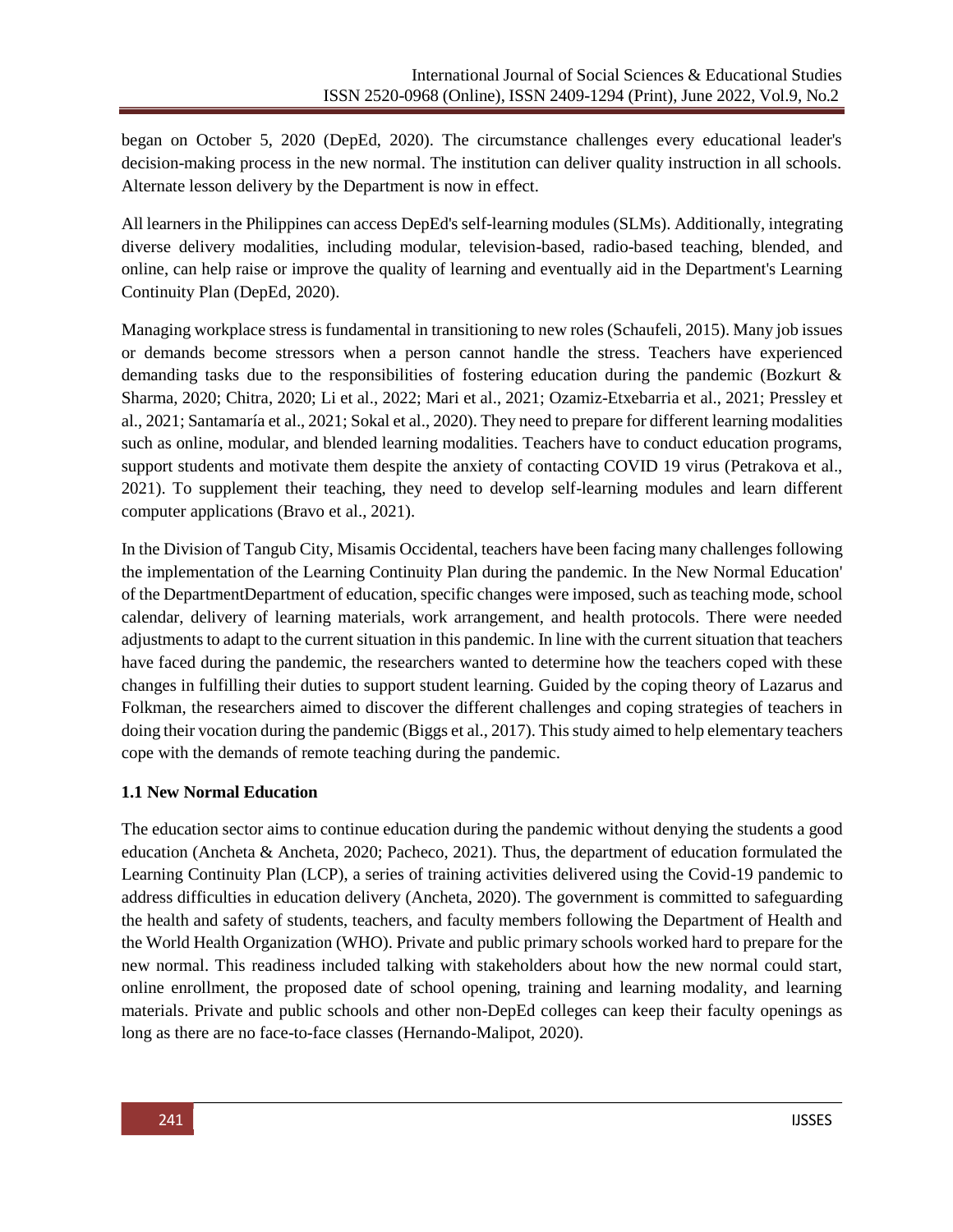Schools can choose appropriate learning modalities in their locality by formulating the Learning Continuity Plan (LCP) during the pandemic, such as online, modular, or blended learning modalities. These learning modalities have advantages such as remote education, comfort, and accessibility (Agarin, 2021; Careaga-Butter et al., 2020; Iradel et al., 2021; Mukhtar et al., 2020). Meanwhile, there were also associated challenges such as internet connectivity, lack of resources, and inadequate training for the chosen learning modalities (Abante et al., 2021).

In remote areas and those with unstable internet connections, elementary schools adopted the modular distance learning modality. In this learning modality, the teachers provided self-learning modules covering the essential competencies for each subject for the pupils to learn at home (Anzaldo, 2021; Dargo & Dimas, 2021). Regardless of the difficulty of the subject matter, pupils need to learn them through self-learning modules. Thus, pupils experienced difficulty comprehending the self-learning modules, managing their time, and finding relevant resources to help them answer their modules (Insorio & Macandog, 2022; Trovela, 2021). Students also found it challenging to do collaborative learning during the pandemic (Mohamad Nasri et al., 2020). Modular distance learning has also contributed to the low performance of pupils (Dargo & Dimas, 2021). Meanwhile, parents also complained of difficult lessons, many learning activities, and the time allotment for completion of the tasks in the self-learning modules for their children (Kintanar et al., 2021; Luaña, 2021; Olivo, 2021).

Teachers experienced challenges in the modular distance learning in the delivery of modules, monitoring pupils' learning, and checking and feedbacking on the pupils' performance (Agayon et al., 2022; Albor et al., 2021; Cahapay & Labrador, 2021; Carreon, 2021; Castroverde & Acala, 2021; Chan et al., 2021; Espineli, 2021). They also experienced challenges related to the complexity of assessment and difficulty in instructional delivery (De Villa & Manalo, 2020). The teachers need to adjust to the challenges faced in delivering education during the pandemic.

## **1.2 Coping Strategies**

Individuals use coping methods to master, accept, eliminate, or lessen unpleasant events. Stress reduction helps teachers effectively carry out their tasks despite the experienced pandemic (Zadok-Gurman et al., 2021). Positive outcomes through cultivating resilience, happiness, and well-being help the teachers cope with stressors during the pandemic (MacIntyre et al., 2020). Teachers sought social support and engaged in exercising and leisure activities to help counter the stress experienced during the pandemic (Hidalgo-Andrade et al., 2021). Teachers also employed coping strategies in dealing with the demanding tasks brought by the pandemic. They learned to go with the digital trends of education, learning technological skills needed to effectively perform their jobs during the pandemic (Dawadi et al., 2020; Klapproth et al., 2020; Teng & Wu, 2021).

Since teachers have various tasks in educating their students during the pandemic, they practice time management, openness to change, peer mentoring, and collaboration (De Villa & Manalo, 2020). They became flexible in adapting to the changes brought by the pandemic and formulated alternative plans to successfully carry out their duties and responsibilities (Castroverde & Acala, 2021). They formulated technology-based solutions, pedagogical innovations, and practical solutions to encounter difficulties brought by the current situation (Ghanbari & Nowroozi, 2022).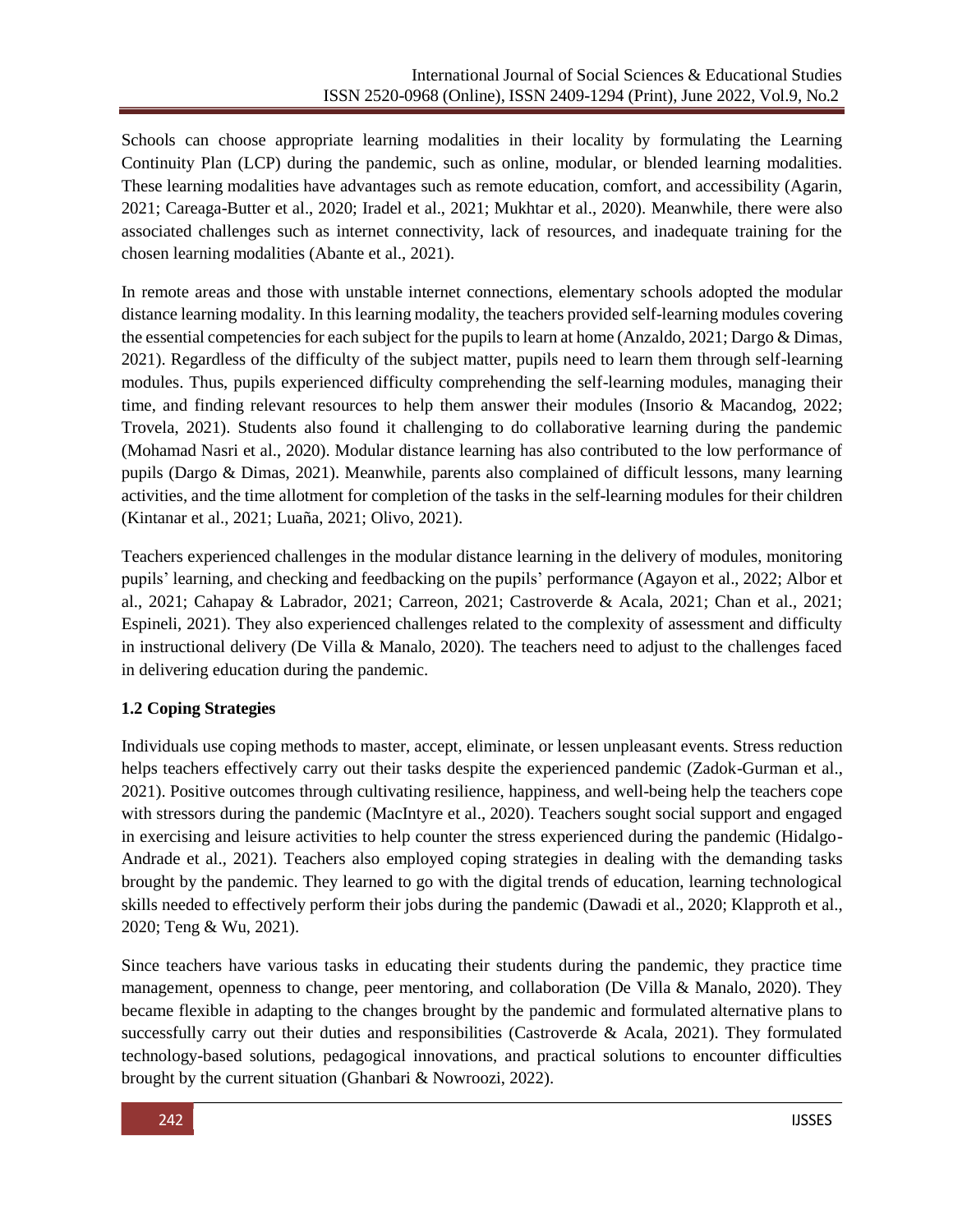Since the pupils did not go to school for instruction due to the restrictions brought by the pandemic, teachers often experienced difficulties in reaching out to them to deliver relevant instructions related to education. The teachers could only channel their instructions through the parents that came to school to get the self-learning modules. So, teachers used Facebook and Messenger groups to communicate with the students (Insorio & Olivarez, 2021). They also use these platforms to deliver interventions for subjects the students found difficult to deal with in their self-learning modules.

In assessing students' performance during the pandemic, teachers employed different strategies. Aside from online examinations, which are common in online learning modality, teachers used assignments, forums, and other quantitative and qualitative assessment techniques (Karal & Cebi, 2012). These forms of assessment help the teachers monitor the students' performance.

The literature dealt with different challenges experienced during the pandemic. It also laid out how the teachers dealt with the challenges they faced in providing education to students. However, only a few pieces of literature focused on elementary teachers concerning the conduct of modular distance learning and radio-based instruction in remote areas. Thus, this research explored elementary teachers' challenges and coping strategies in teaching during the pandemic.

## **2. Method**

The study utilized the qualitative research design in implies collecting and analyzing the data. In particular, the research used the transcendental phenomenology of Moustakas (1994) to explore the experiences of elementary teachers during the pandemic highlighting their challenges and coping strategies. The study participants were 10 Teacher I-III position who are employed in the Division of Tangub City, Department of Education, Philippines. The researchers were chosen purposively to gain sufficient data. They were Elementary teachers and handling modular distance learning and radio-based instruction in remote areas.

After seeking consent from the participants, the researchers as mains instruments of the study conducted interview to the participants through videoconferencing. During the interview, the participants were free to choose the language they want to use in describing their experiences. The researchers used an interview guide having open-ended questions to discover the challenges and coping strategies during the new normal education. The interviews lasted for forty-five minutes to one-hour duration.

The researchers employed the thematic analysis method of analyzing and interpreting the data following the data analysis of phenomenological method of Moustakas (1994). Thematic analysis is a qualitative research technique that is versatile enough to be applied to a wide variety of epistemologies and research questions. It is a technique for defining, evaluating, arranging, explaining, and reporting on the trends that emerge from a data collection (Braun & Clarke, 2006).

## **3. Results and Discussion**

## **3.1 Challenges of Elementary Teachers in the New Normal Education**

Transitioning from the classroom to alternative modes of instruction is difficult under the circumstances during the pandemic. Education needs time to adapt to the "new standard." The implementation of New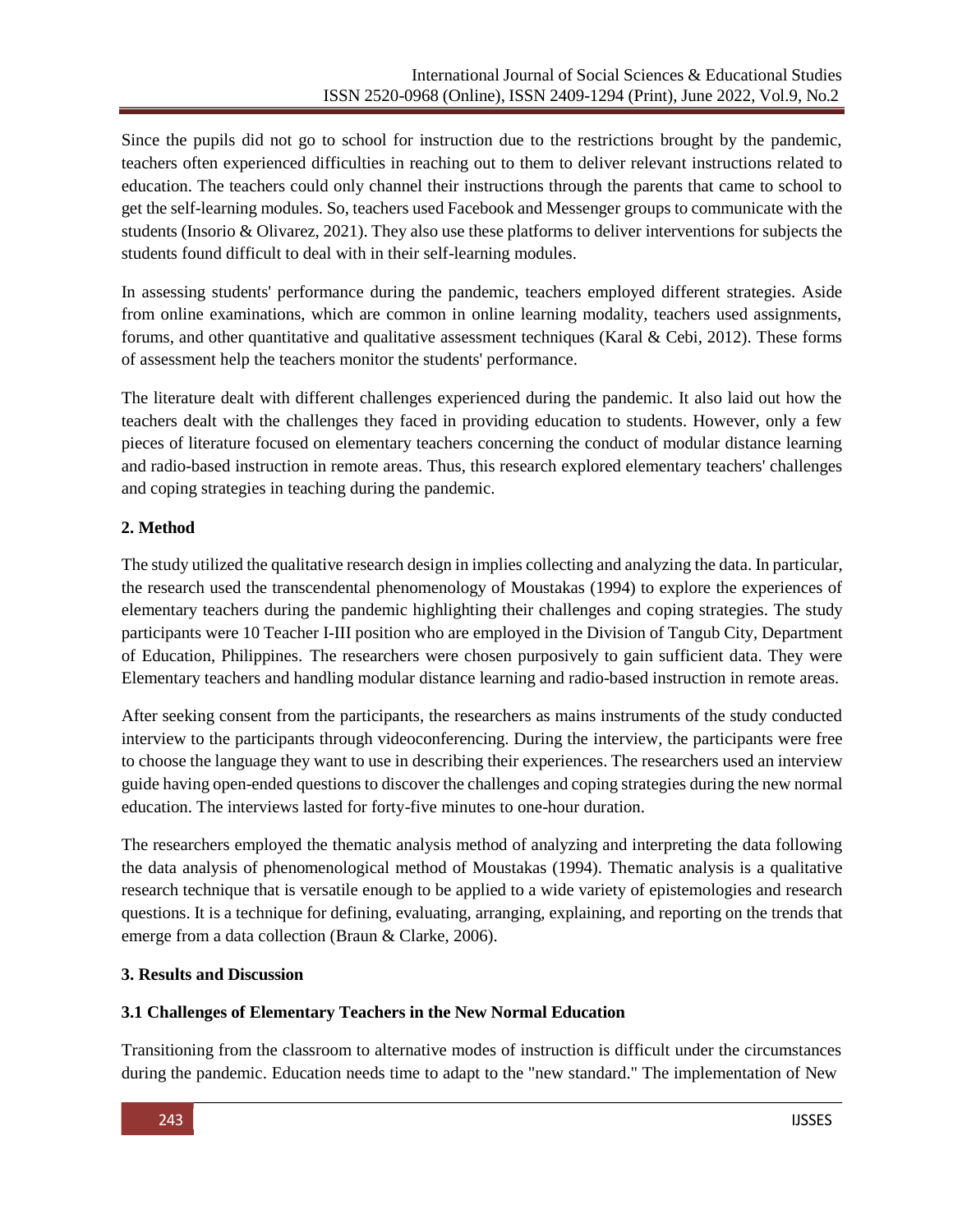Normal Education in the Philippines has affected the responsibilities of the teachers. With this, teachers have faced various problems in acting their new duties. Teachers' challenges were categorized into challenges in the mode of teaching, challenges in the delivery of learning materials, and challenges in work arrangements.

Challenges in the mode of Teaching during the pandemic. The challenges in the teaching mode include adjusting from face-to-face to radio-based instruction, reliability of students' answers, developing instructional materials, experiencing heavy workloads, diminishing students' interest in distance learning, lack of information on students' progress, and developing supplemental materials. The Division of Tangub City has adopted Radio-based Instruction. The Radio-Based Instruction (RBI) Program offers alternative instruction in which learners receive lessons through radio broadcasts. Here are some thoughts of teachers in this transition:

In our Division, we adapted radio-based instruction. At first, there has been confusion about how this mode will run through in the future. Through the help we received from the Division, we found ways to adjust to the transition. - P3

The students will listen to the radio without any learning materials. So, I was shocked. However, it was explained to us thoroughly. It was a new situation, to that is why I overreacted to the things that were introduced. - P7

The other learning modality that the Division of Tangub applied is modular distance learning. The pupils performed their tasks in their self-learning modules. However, the teachers observed a challenge in the reliability of the submitted modules. They observed that some answers did not come from the students but other adults in the family. Teachers shared their adjustments in this situation:

I always worry about if they learn because I observed that the penmanship varies in the selflearning material. Parents usually answer the self-learning material in which the purpose of learning is gone. - P9

Some students were not answering the module. The modules were answered by their parents. Can we measure the pupil if they are not the ones who religiously answer those learning materials? – P3

One of the most relevant problems facing institutions today is managing their capacity to generate learning that satisfies their training requirements. Being teachers assigned to radio-based instruction, the participants struggled to develop a diverse range of useful learning materials that meet the diverse needs of various departments, positions, and competencies can be overwhelming and highly costly. One participant said:

The first reaction was difficult because I was not trained on how to write a script that would be on-aired since our modality is RBI. I always felt nervous since I do not know if it is correct. - P7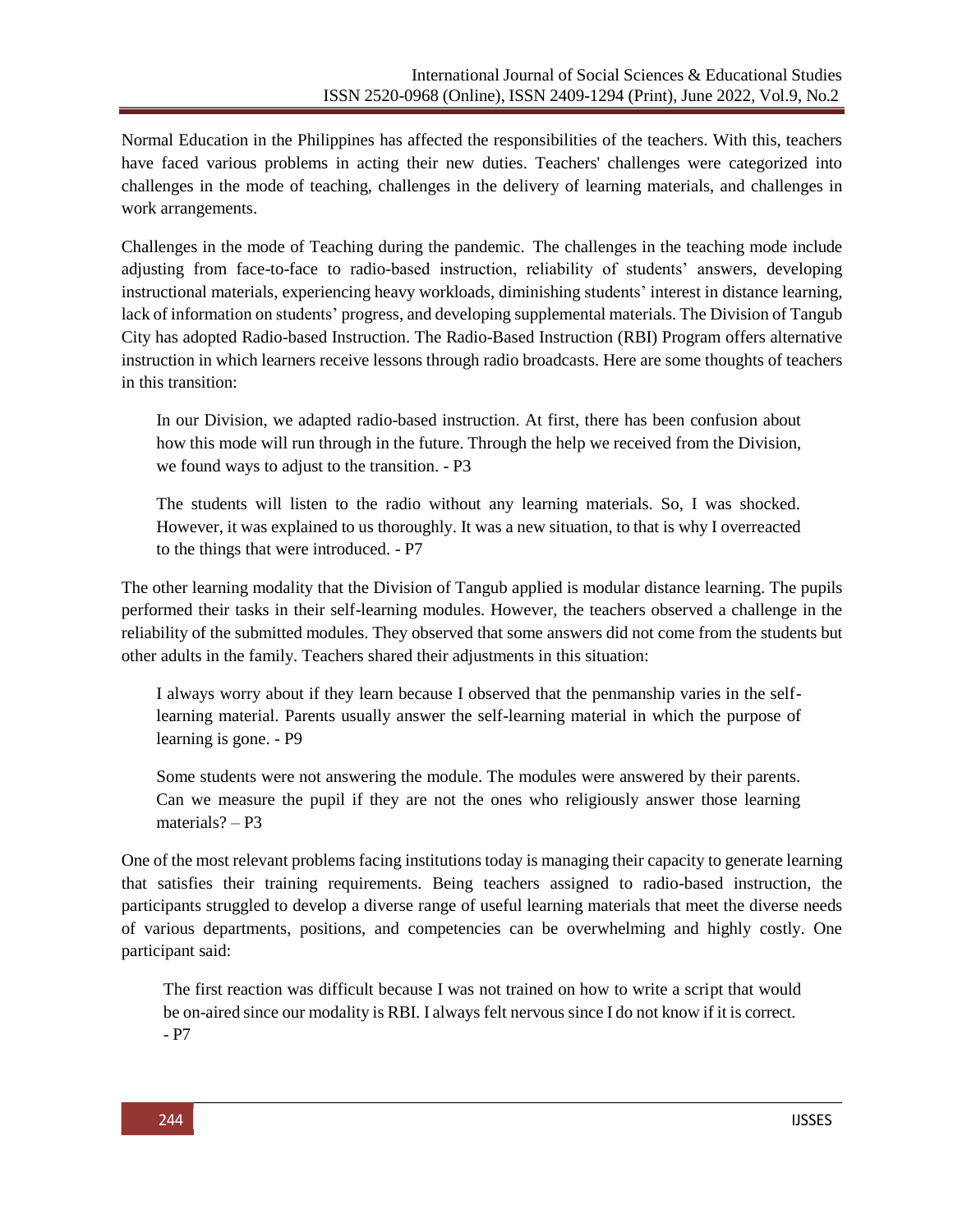With two modes of instruction, radio-based and modular distance learning, teachers had many things to prepare. They need to prepare the self-learning modules for the pupils, and at the same time, they need to prepare for their scripts and lessons to be broadcasted by the radio station. One participant expressed her experienced:

There are times that my schedule got conflicts since I am an adviser and a writer and the work is fast-paced because the product is quality-checked. Some reports are confusing since they were newly implemented. - P8

In the radio-based instruction, the teachers experienced difficulty getting the pupils' interest. The platform was not interactive to get the attention of the pupils. The pupils just listened to the topics narrated by the teacher broadcaster. One participant said:

The challenge of RBI is how I will deliver my lessons that show signs that they learned. Some students do have high scores, but what is their performance? Are they the ones who answered their self-learning materials? I cannot force them, but at least they see the effort of DepEd that strives to deliver quality education.]- P8

During the radio-based instruction, the teachers found it challenging to determine the actual capabilities of their pupils. They found it difficult to check if their pupils were literate or not because of the distance from the teachers to their pupils. One participant said:

Since our division is using RBI or radio-based instruction, it is quite challenging knowing that I mean knowing my students' backgrounds. Some of them cannot read, and some have low thinking skills, so I worried about their learning.]- P5

To promote learning during the pandemic, the teachers found it necessary to create a supplemental video of the lessons. They created video clips into multimedia lecture presentations to increase the student's understanding of critical knowledge and desire to learn. As a result, students can more easily comprehend and recall critical points from a lecture. However, teachers experienced difficulty in creating videos. One of them said:

We are adapting the radio-based instruction; the form of teaching is quite different. We gave the students their printed self-learning materials. They had to listen to their radio but thought that maybe there is something that the student/learners might need some additional explanation that is why we created and make additional sources like making video lesson. –  $P2$ 

Teachers have various tasks in teaching during the pandemic. Since there is a need to change the mode of teaching caused by the pandemic, teachers need to adjust to their current situation. Teachers found it difficult to adjust from face to face to radio-based instruction, determine the reliability of students' answers, develop instructional materials, deal with heavy workloads, ensure students' interest in distance learning and develop supplemental materials (Abante et al., 2021; Chan et al., 2021; Espineli, 2021).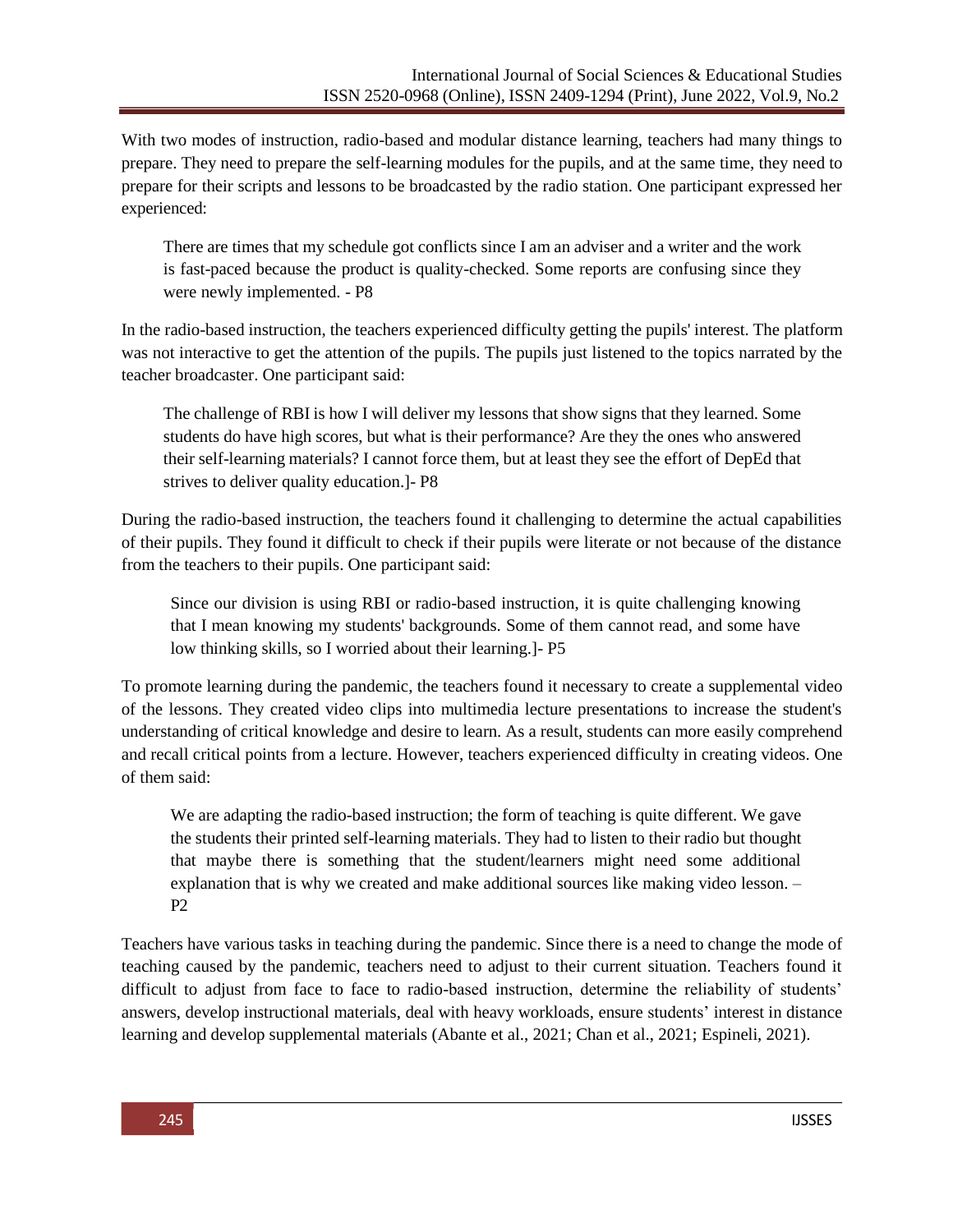Challenges of Teachers in the Distribution of Self-Learning Materials. Schools have the initiative on how they will deliver the self-learning materials to the learners. Some schools tend to deliver it to the barangays where students live to give them convenience. Regarding the distribution of self-learning materials, the teachers found it challenging traveling to their assigned Barangays to distribute the self-learning modules and the delay in getting and submitting them. Teachers needed to travel to their respective barangay to give the self-learning materials to their students. This kind of duty has been new to them since, in the traditional way, teachers are always in the classroom and teaching. However, now, their new classroom is the assigned barangay.

With my team, we are assigned to Barangay Bintana, a slightly far and highland Barangay. It is challenging to go there on rainy days, and we carry the self-learning modules with us. – P3

Weekly distribution of self-learning materials has commenced by delivering the materials to the learners from their respective barangay. An issue arises from the parents who do not follow the schedule. Some teachers narrated:

Some parents do not follow the schedule of releasing the modules. Some of them were late in returning to the SLM, so we found it hard to check and record the score of the pupils because of their late return to the SLM. – P3

One of the problems is that some parents do not follow the exact schedule of distribution and retrieval of SLM. Sometimes they do not claim the SLM, and they will wait for next week's schedule. – P4

The self-learning modules of pupils needed to be delivered to them through their parents. The teachers experienced challenges in delivering modules and their distribution and retrieval. Teachers needed to travel to the remote areas and distribute the self-learning modules to parents. They needed to wait also for the answered modules to be returned by the parents to check the students' outputs. Because of the delay in submitting modules, the teachers experienced difficulty checking the outputs and giving timely feedback to students (Castroverde & Acala, 2021).

Challenges of Teachers in Work from Home Arrangements. Due to the pandemic, teachers were not required to go to the school to carry out their duties. When they experienced symptoms of COVID 19, and when the lockdown restrictions of their place were strict, they worked from their homes. They continued to make and submit reports and attend webinars to improve their teaching practices in their homes. However, they experienced challenges concerning internet connectivity and a lack of technical skills in using computer applications.

Work from home is good, but the problem is the stable internet connection. Teachers are busy with webinars and reports; that is why internet availability is needed. However, for me, physical reporting is better because you can do lots of work. - P4

In this situation, the experience will be relevant to how a person will face a challenge. I am okay with the work arrangement as long as I followed the order of my school head, then there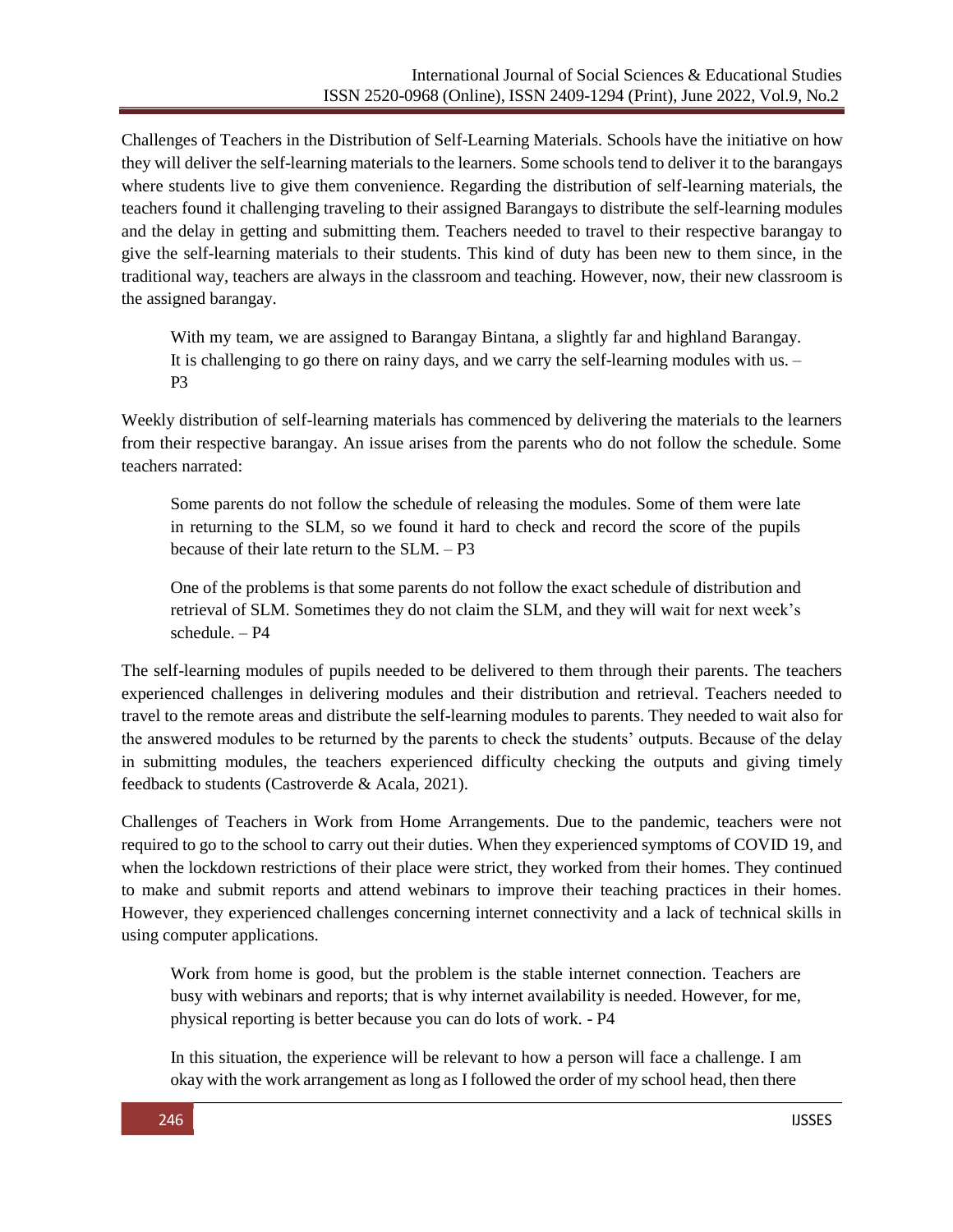would be no problem. If I am going to work from home, I do not have an internet connection, and some reports will be submitted. I rather stay in school. - P10

Computer skills are the abilities and knowledge needed to effectively use computers and related technologies. The teachers experienced challenges related to their skills in using some computer applications. Some participants shared:

I am already using technology, for example, downloading videos or things that I can add to my lesson to attain quality education for my students. I can add some knowledge to them through these practices even though we do not have face-to-face classes. - P1

I am already teaching in the department for almost 20 years, so I can consider myself experienced in the field. However, I admit that I am illiterate regarding technology, which is why I consider technology a problem. – P4

The work-from-home arrangement of teachers includes many things to consider. To carry out their work effectively, they need a stable internet connection to their homes and be dependent on their electronic devices. Working from home made the teachers less motivated to work, leading to more electricity and internet costs (Purwanto et al., 2020). Having a fundamental understanding of computers enables you to quickly pick up on more advanced concepts and programs as needed by your employer. As a result, managers spend less time educating staff on the company's software and platform applications. Computer literacy contributes to increased productivity, workflow, and overall workplace experience. Employees can generate more with less time, freeing up money to do more (Sahar, 2021).

## **3.2 Coping Strategies of Teachers in New Normal Education**

Due to the ongoing COVID-19 pandemic, significant disruptions to learning have occurred, the consequences of which will be felt well into the next academic year and possibly beyond. Teachers have to cope with the changes in education for a brief period. They were able to develop coping strategies such as Problem-focused Coping Strategies and Emotion-focused Coping Strategies.

Problem-focused Coping Strategies. These strategies target the sources of stress in realistic ways that address the problem or stressful situation that is causing the stress, thus reducing the stress directly. Specific problem-focused strategies employed by the elementary teachers included problem-solving, time management, and social support. Problem-solving is the process of examining what is happening in the environment, identifying things that should be changed or improved, diagnosing why the present state is the way it is and the reasons and forces that influence it, developing solutions and alternatives to influence change, making decisions on which alternative to choose, acting to implement the changes, and observing impediments to change. Some teachers said:

Yes, when I encounter a problem, we need to think about why the problem occurred, and we have to think also what the possible causes are and what kind of solution we can do to solve the problem. After going through the process, I tried to reflect on why those things happened so that I would learn something from the previous problems or mistakes and also avoid the same mistakes. – P2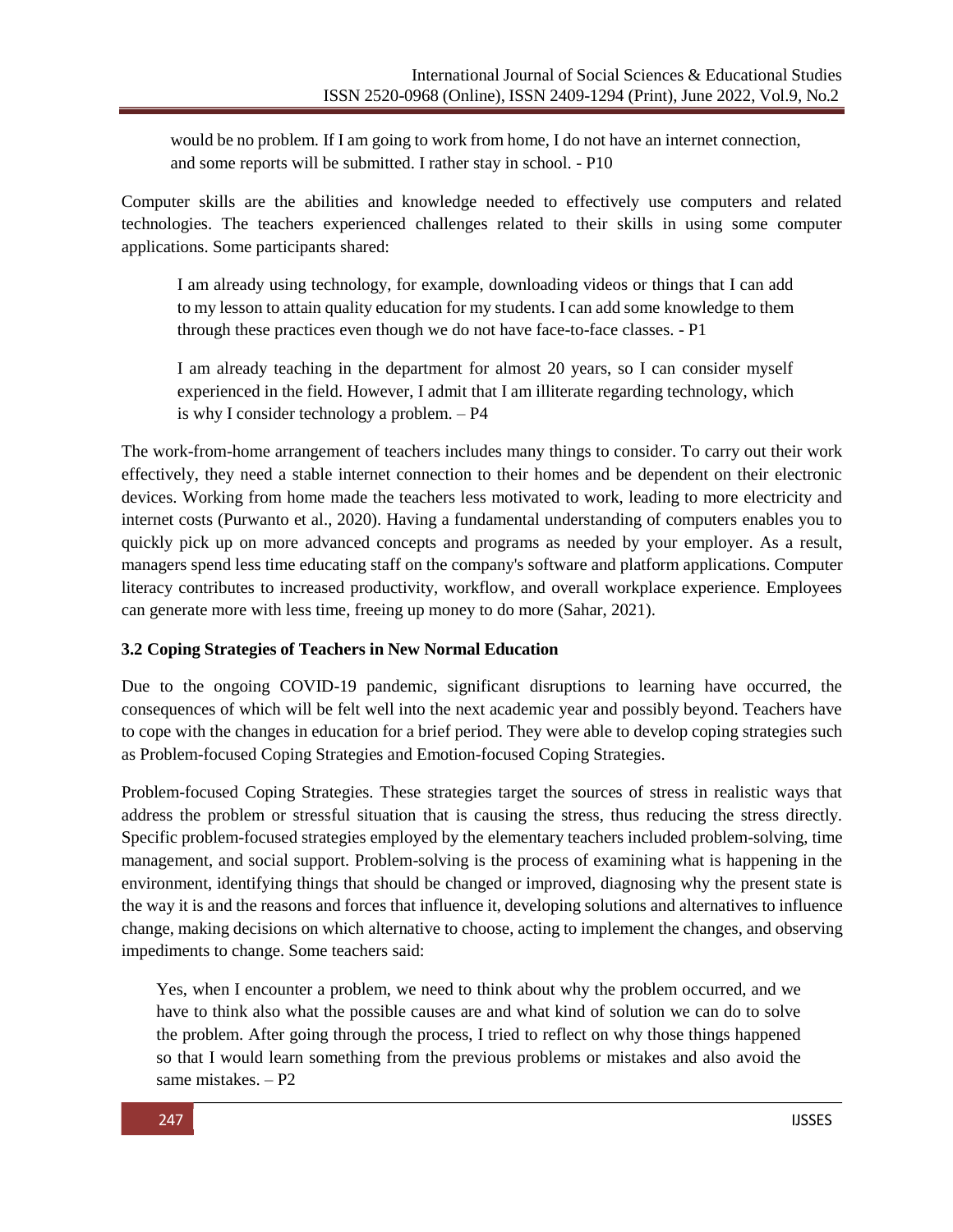Many problems have occurred during the transition of change in education. When I faced challenges, I tried to figure out the problem I had at hand. Recognizing the problem gives you an understanding of the issue. Then after it, we have to find a solution to the problemsto address them. The earlier that, the better to stop further problems in the future. - P4

Another problem-focused coping strategy used by the teachers is time management. Time management is the process of efficiently controlling time such that the appropriate amount of time is allocated to the appropriate task. With the heavy workload that teachers experience, time management has been their key to coping with the different duties. Some participants shared:

I think time management is the key, but there is still time that you will be late even when you try to manage your time. There are so many times that you have to sleep late to meet the deadline and other requirements. In our school, we have group chats for the teacher. We have to check in the GC since there are times that announcements will be posted there by our school head or principal. – P2

Yes, time management is essential in implementing a distant learning delivery mode because there is much work to do right now. Reports and checking of the SLM, recording, and monitoring our students are some duties that are instilled in us. Time management is essential at this time. Hitting the desired target in order to finish all these things. - P3

It is just a matter of time management. I plan the things that we do and identify those things that need to be finished first. That is how I do it to cope with the busy schedule.  $- P4$ 

Another problem-focused coping strategy teacher use in radio-based instruction, and modular distance learning is seeking social support. Social support entails getting friends and other individuals, including relatives, to lean on during times of need or crisis to maintain a broader perspective and a healthy selfimage. As teachers face challenges, they intend to seek help from their colleagues or other people. Some teachers said:

Of course, You do not need to do things alone. You need help also with your workmates, as I have mentioned earlier. I am just lucky because I have supportive colleagues that are willing and extend their help. –P1

If possible, we can avoid it, but if there is no way, we should face the problem. Fortunately, I have my colleagues here in our school who are very supportive and willing to give their assistance willing to extend their services to help me, especially in the field of technology. – P2

I am already teaching in the department for almost 20 years. I can consider myself experienced in the field, and I admit that I am illiterate regarding technology, which is why I consider technology a problem. But then, I am happy because our new teachers are willing to assist and mentor us when it comes to technology. – P4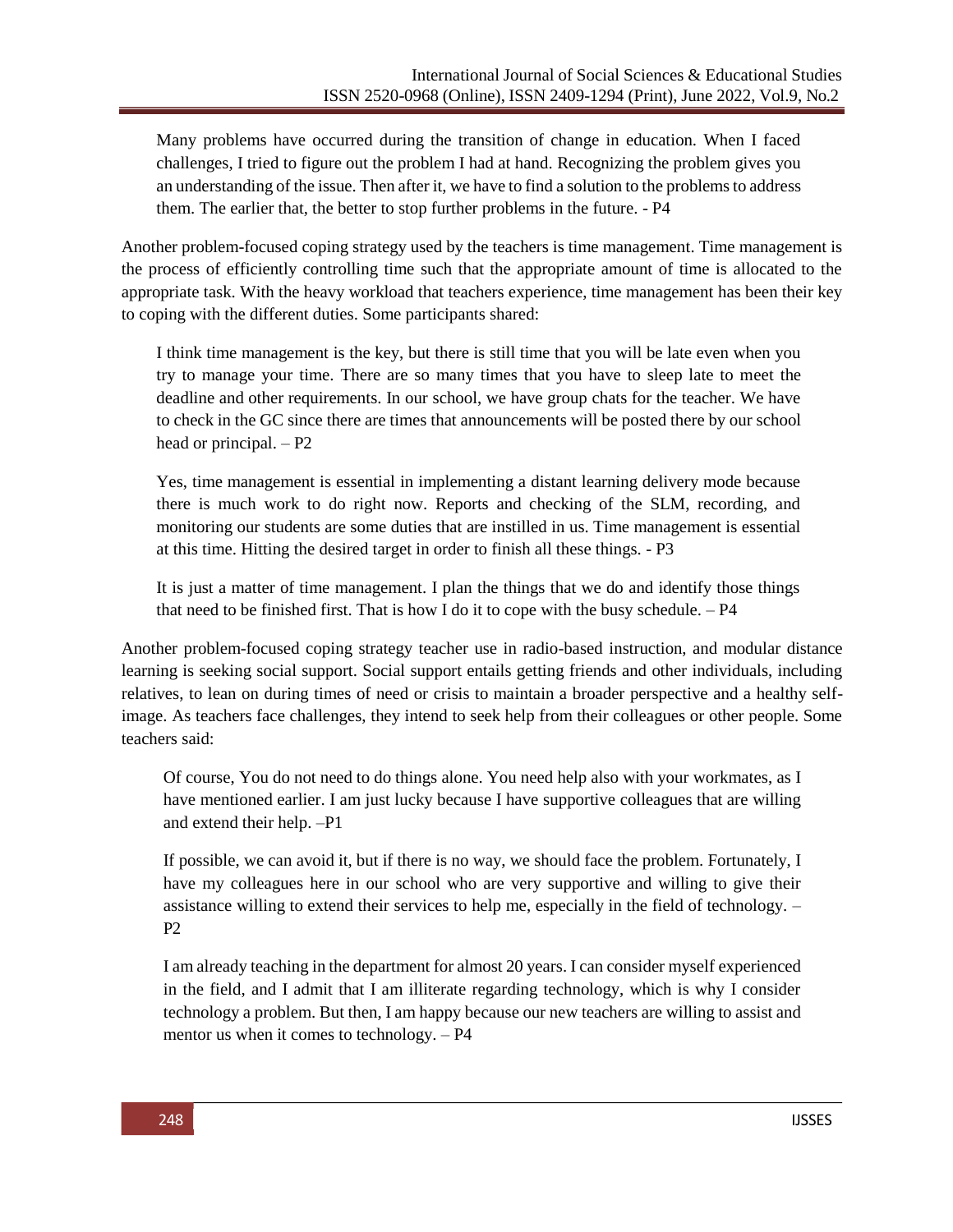Yes, of course, I always ask for help from my co-workers because I believe that no man is an island. No person can do things without others. We need other people in order to make or do great things. –P5

According to Kashyap (2020), teachers must have exceptional time management skills. Teachers must find the right balance between the teacher's long-term goals, the immediate educational needs of students, and the massive amount of paperwork associated with each task. Teachers often feel pressed for time between creating lesson plans and grading tests. He added that time management is a critical ability to possess. When time is appropriately managed, the tasks will be done efficiently (Naparan & Tulod, 2021). When the task is difficult, teachers ask for help from other more knowledgeable colleagues. Social support helps them successfully fulfill their task during the pandemic (Hidalgo-Andrade et al., 2021).

Since the tasks of the elementary teachers demand more computer skills, they find ways to cope with them. They engaged in more training by attending webinars that efficiently helped them do their jobs. Teachers have adapted to the digital trends of education and learned technical skills needed for their jobs (Dawadi et al., 2020; Klapproth et al., 2020; Teng & Wu, 2021).

Emotion-focused Coping Strategies. These coping strategies aimed to minimize negative emotional responses to stress. Individuals minimize or eliminate negative emotions such as shame, fear, anxiety, depression, enthusiasm, and anger through various coping mechanisms. Teachers' emotional coping strategies included reframing, cultivating a positive attitude, and praying for guidance. Reframing enables them to alter their perspective on a situation, making all the difference in how overwhelmed they feel when confronted with the challenge. Using reframing, one participant said:

I managed to adapt to this new normal by setting my mind to give the very best I could to extend my service. I think of ways for the student to have better quality education even in times of pandemic. Even though we are experiencing a hard time in this pandemic, we should set in our minds that we should not stress ourselves. - P1

Cultivating a positive attitude helps the teachers cope with their encountered challenges. Positivity implies communicating optimism, generosity, support, and excitement through your actions, movements, vocabulary, and sound. Teachers in Tangub City Division have been positive on taking on challenges in new normal education:

The challenge is that it is disappointing and annoying if we think of it negatively. However, we have to think positively because the more we become negative, the more the work will become stressful. Nevertheless, if we are positive, we will be given a positive outlook and can easily find ways to solve and deliver our tasks with efficiency. - P3

At first, I have always been happy. I am always cheerful even though I am tired. Some of the coping strategies or techniques I use are establishing good communication with my co-workers sometimes. I use social media, especially when I want to take a rest since I am tired.  $- P5$ 

We, teachers, there is stress at this moment. There is a negative situation, and we cannot deny that. Of course, I believe that we, teachers, are very well-rounded, and we positively look at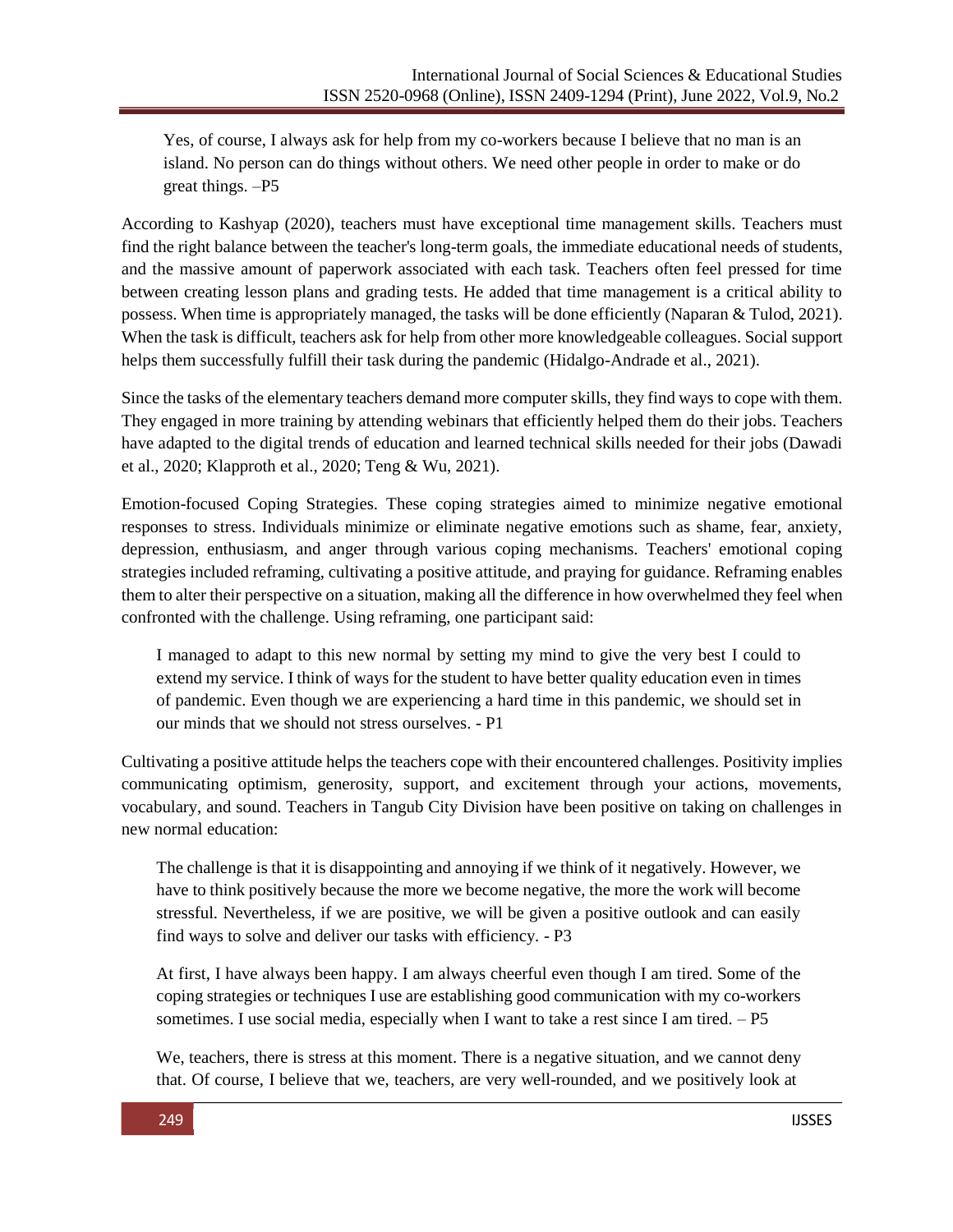this. We accept this despite the circumstances along the way of implementing this mode of education.] – P7

When faced with challenges, teachers pray for guidance. Prayer is a direct way of connecting and conversing with God. Teachers pray and ask for guidance whenever they face problems and cope with them. This method helps them overcome some challenges they encountered:

In terms of delivering the materials, as I said, safety is our leading issue in delivering; that is, I pray to God that He may protect us from danger. Accidents can happen anytime and anywhere. Pray and being careful in traveling are the key. –P8

Despite the challenges the teachers faced in the radio-based instruction and modular distance learning, coping through emotion framing was helpful to them. They focused on positivity in life and on the welfare of their pupils. Coping with stressors through cultivating resilience, happiness, and well-being helps the teachers achieve positive outcomes (MacIntyre et al., 2020).

The way teachers educate, distribute materials, and operate have all changed in the new normal education. Throughout the procedure, adjustments were made to accommodate the necessary new practices to undertake. Teachers have demonstrated varied skills to contribute to the success of the new normal education. The interview results show that Teachers have comparable approaches to dealing with system changes. Adaptability is a personality quality that helps people adapt to change. Teachers are eager to learn and solve problems. Here, mindset is essential. The researchers uncovered positive thoughts. These mindsets have helped them adapt to the new standard of education. Currently, administrators can help improve the mental health of their instructors. Creating programs that allow teachers to relax will help them reset and reduce stress.

#### **4. Conclusion**

The transition from face-to-face classes to radio-based instruction and modular distance learning contributed to many challenges for elementary teachers. They had many things to prepare to deliver quality education to their pupils, despite the restrictions brought by the pandemic. They needed to prepare for their lessons to be broadcasted on the radio station. They needed to produce the self-learning modules and other supplementary materials for learning. Since they were away from their pupils, they had difficulty communicating with them and giving feedback on their academic performance.

Nevertheless, elementary teachers looked for ways to address their encountered challenges. They employed problem-focused and emotion-focused coping strategies to manage their difficulties successfully. They looked for ways to address their problems, such as time management, collaboration, and learning computer skills. They also conditioned themselves to bear with the difficult situation they faced. Even though the teachers have initiated ways to manage the challenges encountered, there is still a need for the administrators to design programs or activities to enrich and promote the well-being of the teachers to boost the teacher's motivation and work ethic during the pandemic.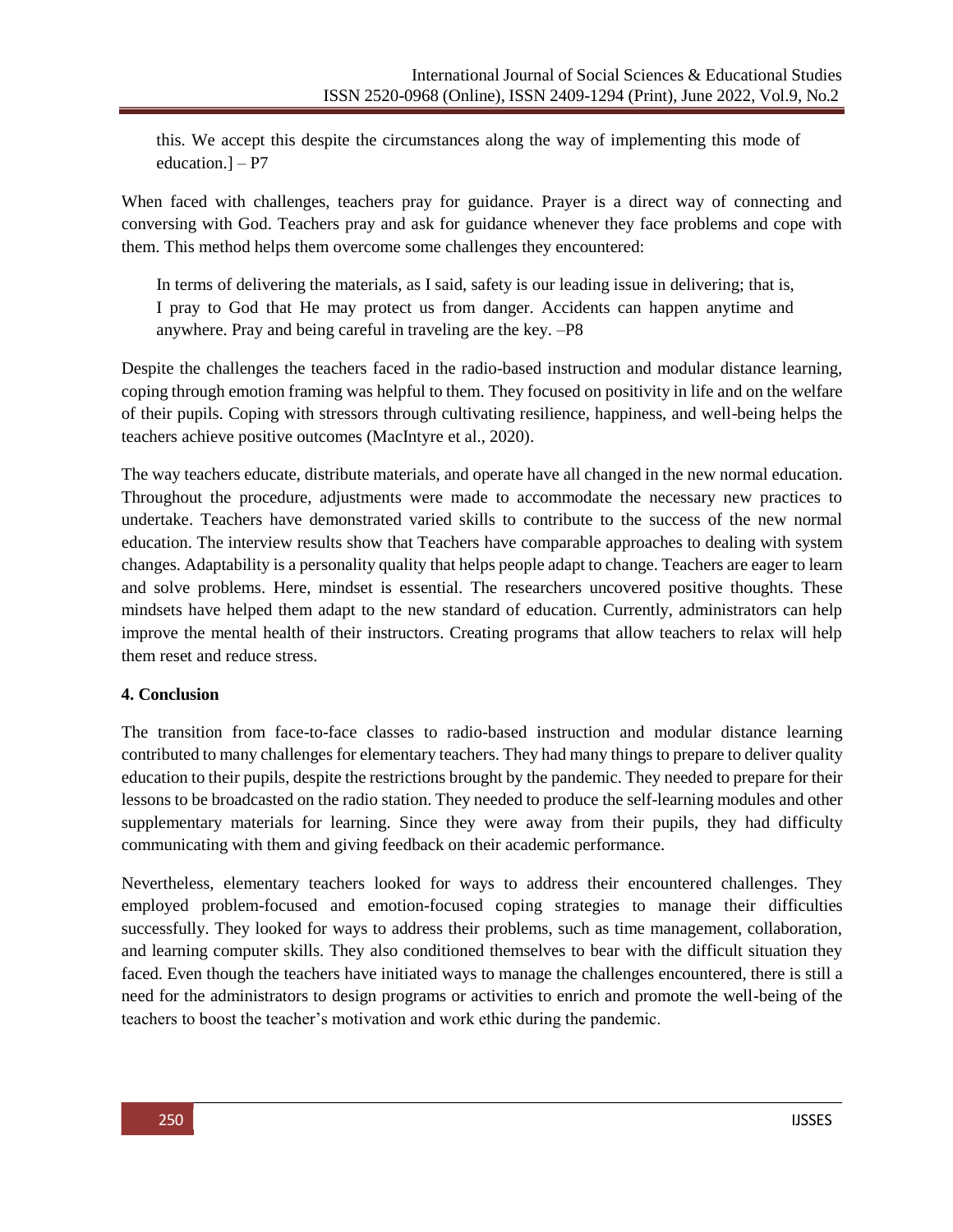#### **References**

- Abante, A., Cruz, R., Guevarra, D., Lanada, M. I. B., Macale, M. J. S., Roque, M. W. B., ... & Cabrera, W. C. (2021). A comparative analysis on the challenges of online learning modality and modular learning modality: A basis for training program. *International Journal of Multidisciplinary Research And Analysis*, *4*(04), 463-476. <https://www.ijmra.in/v4i4/Doc/17.pdf>
- Agarin, M. A. L. (2021). The challenges and status of modular learning: its effect to students 'academic behavior and performance. *EPRA International Journal of Multidisciplinary Research*. [https://eprajournals.com/jpanel/upload/1110pm\\_64.EPRA%20JOURNALS%207764.pdf](https://eprajournals.com/jpanel/upload/1110pm_64.EPRA%20JOURNALS%207764.pdf)
- Agayon, A. J. D., Agayon, A. K. R., & Pentang, J. (2022). Teachers in the new normal: Challenges and coping mechanisms in secondary schools. *Journal of Humanities and Education Development (JHED)*, *4*. [https://papers.ssrn.com/sol3/papers.cfm?abstract\\_id=4026389](https://papers.ssrn.com/sol3/papers.cfm?abstract_id=4026389)
- Albor, B., Gatchalian-Fortes, A., & Delumen-Albor, M. (2021). Distance Learning Landscape in Bulan Districts. *United International Journal for Research &Technology*, *2*(7). <https://3arsh12o1h6x.cdn.shift8web.ca/articles/v2/i7/UIJRTV2I70013.pdf>
- Al-Fudail, M., & Mellar, H. (2008). Investigating teacher stress when using technology. *Computers & Education*, *51*(3), 1103-1110.
- Ancheta, H. B. (2022). The Teaching and Learning Modality in the 'New Normal'. *Institute of Industry and Academic Research Incorporated*, 42. [https://iiari.org/wp-content/uploads/2022/01/Pedagogy](https://iiari.org/wp-content/uploads/2022/01/Pedagogy-for-Online-Learning-Theory-Practice.pdf#page%3D55)[for-Online-Learning-Theory-Practice.pdf#page=55](https://iiari.org/wp-content/uploads/2022/01/Pedagogy-for-Online-Learning-Theory-Practice.pdf#page%3D55)
- Ancheta, R., & Ancheta, H. (2020). The new normal in education: A challenge to the private basic education institutions in the Philippines. *International Journal of Educational Management and Development Studies*, *1*(1). [https://iiari.org/wp-content/uploads/2020/09/The-New-Normal-in-](https://iiari.org/wp-content/uploads/2020/09/The-New-Normal-in-Education-1.pdf)[Education-1.pdf](https://iiari.org/wp-content/uploads/2020/09/The-New-Normal-in-Education-1.pdf)
- Anzaldo, G. D. (2021). Modular Distance Learning in the new normal education amidst Covid-19. *International Journal of Scientific Advances*, *2*(3), 233-266. [https://www.ijscia.com/wp](https://www.ijscia.com/wp-content/uploads/2021/05/Volume2-Issue3-May-Jun-No.79-263-266.pdf)[content/uploads/2021/05/Volume2-Issue3-May-Jun-No.79-263-266.pdf](https://www.ijscia.com/wp-content/uploads/2021/05/Volume2-Issue3-May-Jun-No.79-263-266.pdf)
- Biggs, A., Brough, P., & Drummond, S. (2017). Lazarus and Folkman's psychological stress and coping theory. *The handbook of stress and health: A guide to research and practice*, 351-364. <https://bit.ly/3waIWOc>
- Bozkurt, A., & Sharma, R. C. (2020). Education in normal, new normal, and next normal: Observations from the past, insights from the present and projections for the future. *Asian Journal of Distance Education*, *15*(2), i-x. <http://www.asianjde.com/ojs/index.php/AsianJDE/article/view/512>
- Braun, V., & Clarke, V. (2006). Using thematic analysis in psychology. *Qualitative Research in Psychology,* 3(2), 77-101.
- Bravo, A., Buenaflor, N., Baloloy, J., Guarte, L., Osinaga, A., Salartin, A., & Tus, J. (2021). Amidst the COVID-19 Pandemic: The Job Burnout and Job Satisfaction of Public School Teachers in the Philippines. *International Journal of Advance Research and Innovative Ideas in Education*. <https://bit.ly/39OMSLG>
- Burgess, S., & Sievertsen, H. H. (2020). Schools, skills, and learning: The impact of COVID-19 on education. *VoxEu. Org*, *1*(2). <https://voxeu.org/article/impact-covid-19-education>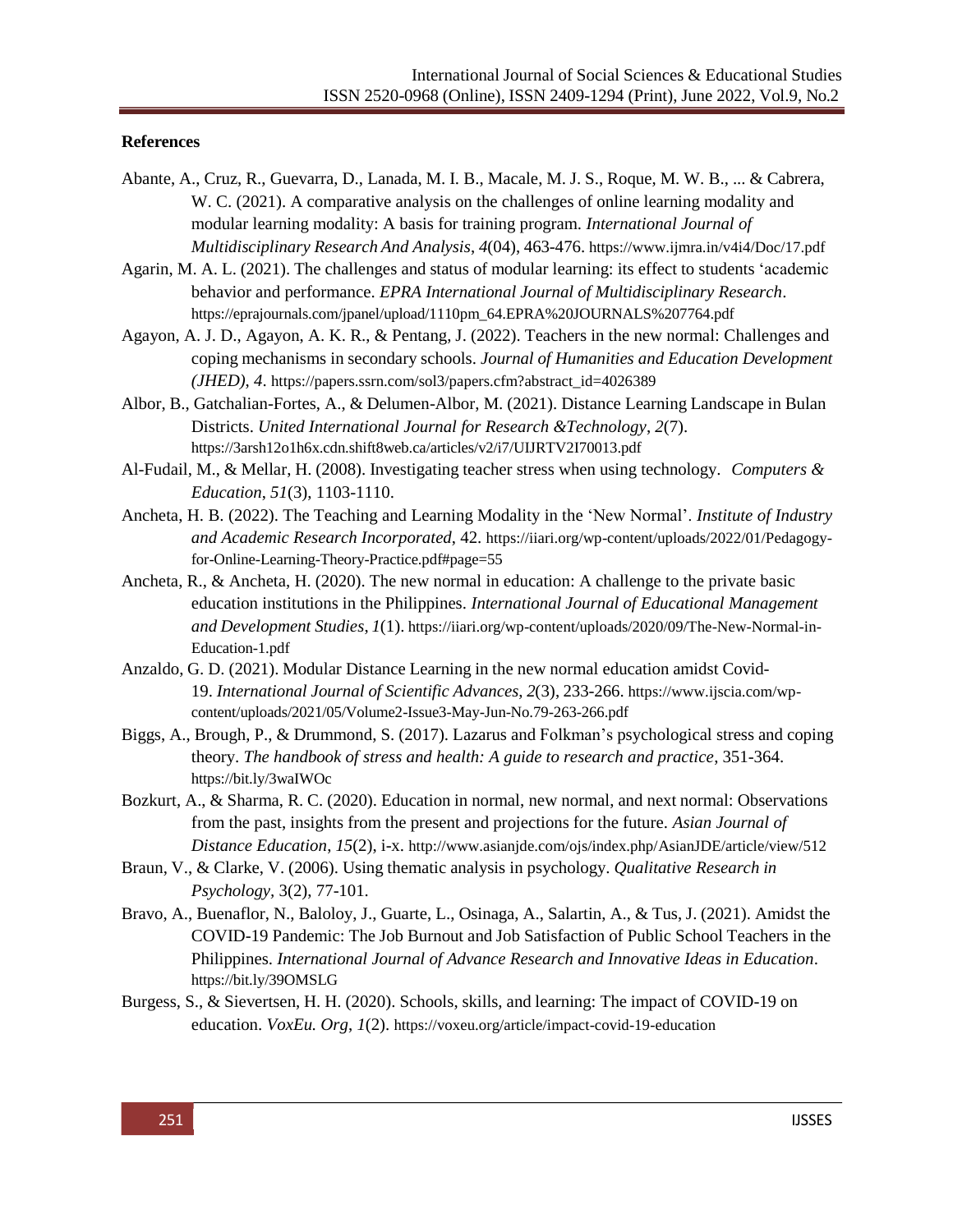- Cahapay, M. B., & Labrador, M. G. P. (2021). Experiments gone wrong? Lived experience of Filipino teachers in remote science education amid COVID-19 crisis. *Asian Journal of Science Education*, *3*(2), 90-101. <http://www.e-repository.unsyiah.ac.id/AJSE/article/view/20981>
- Careaga-Butter, M., Quintana, M. G. B., & Fuentes-Henríquez, C. (2020). Critical and prospective analysis of online education in pandemic and post-pandemic contexts: Digital tools and resources to support teaching in synchronous and asynchronous learning modalities. *Aloma: Revista De Psicologia, Ciències De L'educació I De L'esport Blanquerna*, *38*(2), 23-32. <https://doi.org/10.51698/aloma.2020.38.2.23-32>
- Carreon, D. B. (2021). Teachers' Readiness and Challenges in Modular Distance Learning: Basis for a Proposed Action Plan. *Available at SSRN 3944096*. [https://papers.ssrn.com/sol3/papers.cfm?abstract\\_id=3944096](https://papers.ssrn.com/sol3/papers.cfm?abstract_id=3944096)
- Castroverde, F., & Acala, M. (2021). Modular distance learning modality: Challenges of teachers in teaching amid the Covid-19 pandemic. *International Journal of Research Studies in Education*, *10*(8), 7-15. DOI: 10.5861/ijrse.2021.602
- Chan, J. R., Marasigan, A. C., & Santander, N. T. (2021). Multigrade teachers' experiences and learning assessments on modular remote teaching during the COVID-19 pandemic. *International Journal of Research*, *10*(6), 95-107. DOI: 10.5861/ijrse.2021.6
- Chitra, A. (2020). Study on impact of occupational stress on job satisfaction of teachers during Covid-19 pandemic period. *Global Development Review*, *4*(2), 52-62. https://bit.ly/39kDMpG
- Dargo, J., & Dimas, M. (2021). Modular distance learning: Its effect in the academic performance of learners in the new normal. *Journal of Education, Teaching and Learning*, *6*(2), 204-208. <https://www.learntechlib.org/p/220456/>
- Dawadi, S., Giri, R. A., & Simkhada, P. (2020). Impact of COVID-19 on the Education Sector in Nepal: Challenges and Coping Strategies. *Online Submission*. <https://eric.ed.gov/?id=ED609894>
- De Villa, J. A., & Manalo, F. K. B. (2020). Secondary teachers' preparation, challenges, and coping mechanism in the pre-implementation of distance learning in the new normal. *IOER International Multidisciplinary Research Journal*, *2*(3), 144-154. [https://papers.ssrn.com/sol3/papers.cfm?abstract\\_id=3717608](https://papers.ssrn.com/sol3/papers.cfm?abstract_id=3717608)
- DepEd Order No. 012 and 013 (2020). *Basic Education Learning Continuity Plan for Private Schools*. [www.deped.gov.ph](http://www.deped.gov.ph/)
- Dhanani, S., (2019, February 22). *The importance of problem solving as a skill - youth inc magazine*. Youth Incorporated Magazine. <https://youthincmag.com/problem-solving-skill>.
- Dogniez, J. (2020, January 22). *Internet for Education: Advancing Sustainable Development*. [home.https://www.dotmagazine.online/issues/socially-res](http://home.https/www.dotmagazine.online/issues/socially-res) ponsibledigitalization/doteditorialethical-standards-for-digital/internet-for-education.
- DOH AO No. 0015 (2020). *DOH Guidelines on the Risk-Based Public Health Standards for COVID-19 Mitigation*. [www.doh.gov.ph](http://www.doh.gov.ph/)
- Espineli, N. P. (2021). Lived Experiences of Master Teachers in Monitoring Modular Distance Learning (MDL) Teachers at TMCNHS. *IOER International Multidisciplinary Research Journal*, *3*(1), 148-156. [https://papers.ssrn.com/sol3/papers.cfm?abstract\\_id=3811648](https://papers.ssrn.com/sol3/papers.cfm?abstract_id=3811648)
- Ghanbari, N., & Nowroozi, S. (2022). Iranian EFL teachers' challenges and coping strategies during COVID-19 pandemic: A case study. *The Qualitative Report, 27*(3), 605-625. <https://doi.org/10.46743/2160-3715/2022.5066>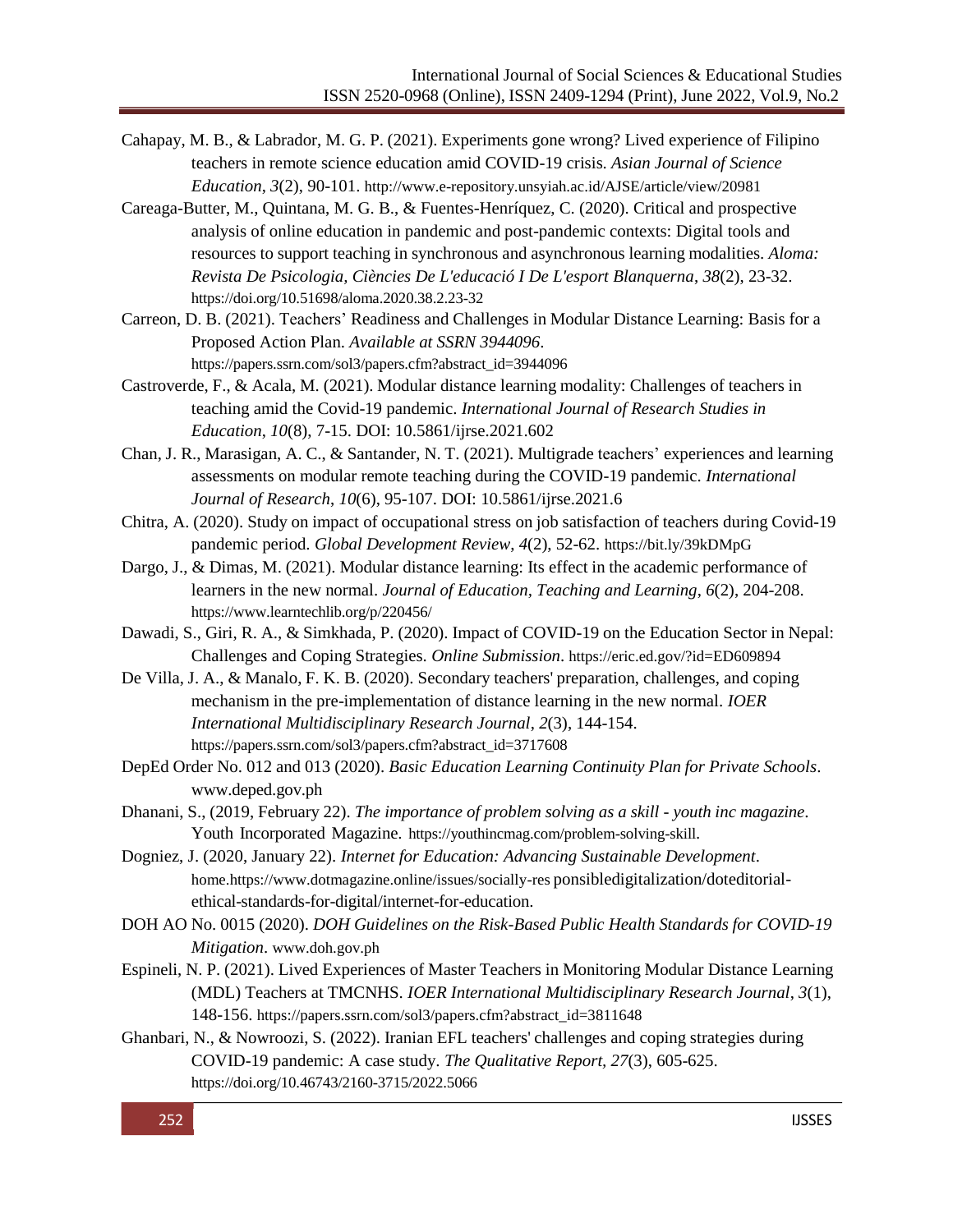- Hernando-Malipot, M. (2020). DepEd Private *Schools allowed opening classes ahead of October 5,* Published in the Manila Bulletin, August 15, 2020
- Hidalgo-Andrade, P., Hermosa-Bosano, C., & Paz, C. (2021). Teachers' mental health and self-reported coping strategies during the COVID-19 pandemic in Ecuador: A mixed-methods study. *Psychology Research and Behavior Management*, *14*, 933. <https://dx.doi.org/10.2147%2FPRBM.S314844>
- Insorio, A. O., & Macandog, D. M. (2022). Video lessons via YouTube channel as mathematics interventions in modular distance learning. *Contemporary Mathematics and Science Education*, *3*(1), ep22001. <https://doi.org/10.30935/conmaths/11468>
- Insorio, A. O., & Olivarez, J. A. (2021). Utilizing Facebook and Messenger Groups as Platforms for Delivering Mathematics Interventions in Modular Distance Learning. *International Journal of Professional Development, Learners and Learning*, *3*(1). <https://doi.org/10.30935/ijpdll/11290>
- Iradel, C. M., Cadosales, M. N. Q., & Perez, N. (2021). Lived experience of teaching interns during the COVID-19 Pandemic. *Journal of Research, Policy & Practice of Teachers and Teacher Education*, *11*(2), 74-87. <https://doi.org/10.37134/jrpptte.vol11.2.6.2021>
- Karal, H., & Cebi, A. (2012). Views on modular assessment and evaluation process in distance education. *Procedia-Social and Behavioral Sciences*, *46*, 2073-2077. <https://doi.org/10.1016/j.sbspro.2012.05.430>
- Kashyap, S. (2021, January 5). *Importance of Time Management in the Workplace*. ProofHub. https:/[/www.proofhub.com/articles/importance-of-time-management-in-the-workplace.](http://www.proofhub.com/articles/importance-of-time-management-in-the-workplace)
- Kintanar, F. C., Elladora, S. T., & Cuizon, F. R. (2021). Plight of the Parents of the Filipino Learners in the Implementation of the Modular Distance Learning. *International Journal of Educational Science and Research*, *11*(2), 35-48. https://bit.ly/3wczGcp
- Klapproth, F., Federkeil, L., Heinschke, F., & Jungmann, T. (2020). Teachers' Experiences of Stress and Their Coping Strategies during COVID-19 Induced Distance Teaching. *Journal of Pedagogical Research*, *4*(4), 444-452. <https://doi.org/10.33902/JPR.2020062805>
- Li, H., Ma, M., & Liu, Q. (2022). How the COVID-19 pandemic affects job sentiments of rural teachers. *China Economic Review*, *72*, 101759. <https://doi.org/10.1016/j.chieco.2022.101759>
- Luaña, J. P. (2021). Why do Parents Answer their Children's Modules? A Closer Look on Parental Practices and Challenges in Modular Distance Learning. *International Journal of Global Community*, *4*(1-March), 1-16. [https://www.riksawan.com/IJGC-RI/index.php/IJGC-](https://www.riksawan.com/IJGC-RI/index.php/IJGC-RI/article/view/83)[RI/article/view/83](https://www.riksawan.com/IJGC-RI/index.php/IJGC-RI/article/view/83)
- MacIntyre, P. D., Gregersen, T., & Mercer, S. (2020). Language teachers' coping strategies during the Covid-19 conversion to online teaching: Correlations with stress, wellbeing and negative emotions. *System*, *94*, 102352. https://doi.org/10.1016/j.system.2020.102352
- Mari, E., Lausi, G., Fraschetti, A., Pizzo, A., Baldi, M., Quaglieri, A., ... & Giannini, A. M. (2021). Teaching during the pandemic: a comparison in psychological wellbeing among smart working professions. *Sustainability*, *13*(9), 4850. <https://doi.org/10.3390/su13094850>
- Mohamad Nasri, N., Husnin, H., Mahmud, S. N. D., & Halim, L. (2020). Mitigating the COVID-19 pandemic: a snapshot from Malaysia into the coping strategies for pre-service teachers' education. *Journal of Education for Teaching*, *46*(4), 546-553. <https://doi.org/10.1080/02607476.2020.1802582>

Moustakas, C. (1994). *Phenomenological research methods*. Sage publications.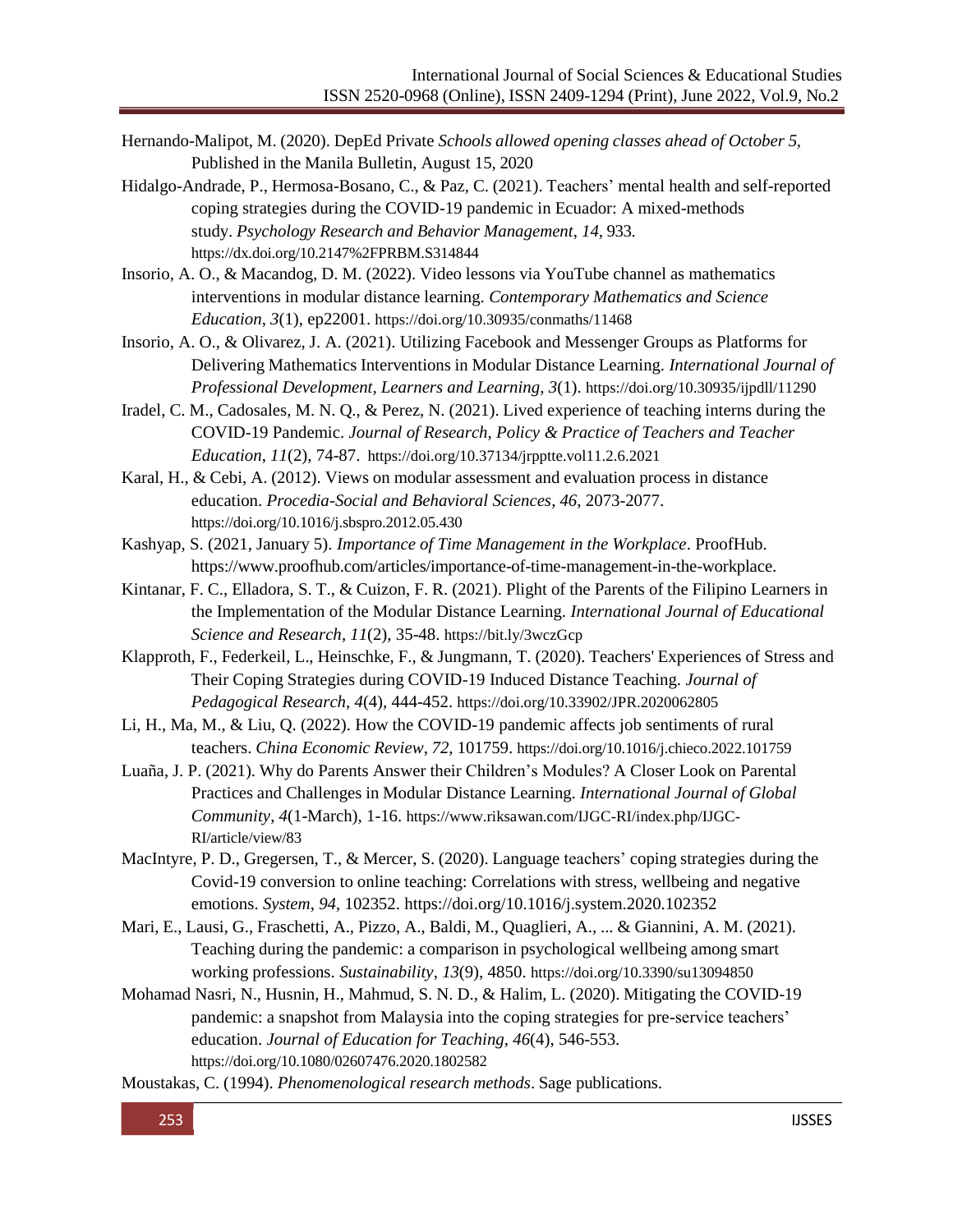- Mukhtar, K., Javed, K., Arooj, M., & Sethi, A. (2020). Advantages, Limitations and Recommendations for online learning during COVID-19 pandemic era. *Pakistan journal of medical sciences*, *36*(COVID19-S4), S27. doi: [10.12669/pjms.36.COVID19-S4.2785](https://dx.doi.org/10.12669%2Fpjms.36.COVID19-S4.2785)
- Naparan, G. & Tulod, R. (2021). Time management of school administrators towards effective administration: A Phenomenological study. *The New Educational Review, 63*(1), 59-68. DOI: 10.15804/tner.2021.63.1.05
- Olivo, M. G. (2021). Parents' Perception on Printed Modular Distance Learning in Canarem Elementary School: Basis for Proposed Action Plan. *International Journal of Multidisciplinary: Applied Business and Education Research*, *2*(4), 296-309. <https://doi.org/10.11594/ijmaber.02.04.03>
- Ozamiz-Etxebarria, N., Berasategi Santxo, N., Idoiaga Mondragon, N., & Dosil Santamaría, M. (2021). The psychological state of teachers during the COVID-19 crisis: The challenge of returning to face-to-face teaching. *Frontiers in Psychology*, *11*, 3861. <https://doi.org/10.3389/fpsyg.2020.620718>
- Ozamiz-Etxebarria, N., Idoiaga Mondragon, N., Bueno-Notivol, J., Pérez-Moreno, M., & Santabárbara, J. (2021). Prevalence of anxiety, depression, and stress among teachers during the CoViD-19 pandemic: a rapid systematic review with meta-analysis. *Brain Sciences*, *11*(9), 1172. <https://doi.org/10.3390/brainsci11091172>
- Pacheco, J. A. (2021). The "new normal" in education. *Prospects*, *51*(1), 3-14. https://link.springer.com/article/10.1007/s11125-020-09521-x
- Petrakova, A. V., Kanonire, T. N., Kulikova, A. A., & Orel, E. A. (2021). Characteristics of teacher stress during distance learning imposed by the COVID-19 pandemic. *Вопросы образования*, (1 (eng)). [https://cyberleninka.ru/article/n/characteristics-of-teacher-stress-during-distance-learning](https://cyberleninka.ru/article/n/characteristics-of-teacher-stress-during-distance-learning-imposed-by-the-covid-19-pandemic)[imposed-by-the-covid-19-pandemic](https://cyberleninka.ru/article/n/characteristics-of-teacher-stress-during-distance-learning-imposed-by-the-covid-19-pandemic)
- Pressley, T., Ha, C., & Learn, E. (2021). Teacher stress and anxiety during COVID-19: An empirical study. *School Psychology, 36*(5), 367–376. [https://doi.org/10.1037/spq0000468](https://psycnet.apa.org/doi/10.1037/spq0000468)
- Purwanto, A., Asbari, M., Fahlevi, M., Mufid, A., Agistiawati, E., Cahyono, Y., & Suryani, P. (2020). Impact of work from home (WFH) on Indonesian teacher's performance during the Covid-19 pandemic: An exploratory study. *International Journal of Advanced Science and Technology*, *29*(5), 6235-6244. https://bit.ly/3Mjc8rS
- Sahar. (2021). *Improving Your Computer Literacy: Everything You Need to Know*. Indeed, Career Guide. <https://www.indeed.com/career-advice/career-development/how-to-become-computer-literate>.
- Santamaría, M. D., Mondragon, N. I., Santxo, N. B., & Ozamiz-Etxebarria, N. (2021). Teacher stress, anxiety and depression at the beginning of the academic year during the COVID-19 pandemic. *Global Mental Health*, *8*. https://bit.ly/3FKDJ2I
- Schaufeli, W. B. (2015). Coping with job stress. *International Encyclopedia of the Social & Behavioral Sciences*. [https://doi.org/10.1016/B978-0-08-097086-8.14010-3](https://doi.org/10.1016/B978-0-08-%09097086-8.14010-3)
- Sokal, L., Trudel, L. E., & Babb, J. (2020). Canadian teachers' attitudes toward change, efficacy, and burnout during the COVID-19 pandemic. *International Journal of Educational Research Open*, *1*, 100016. <https://doi.org/10.1016/j.ijedro.2020.100016>
- Teng, M. F., & Wu, J. G. (2021). Tea or tears: online teaching during the COVID-19 pandemic. *Journal of Education for Teaching*, *47*(2), 290-292. <https://www.tandfonline.com/doi/abs/10.1080/02607476.2021.1886834>